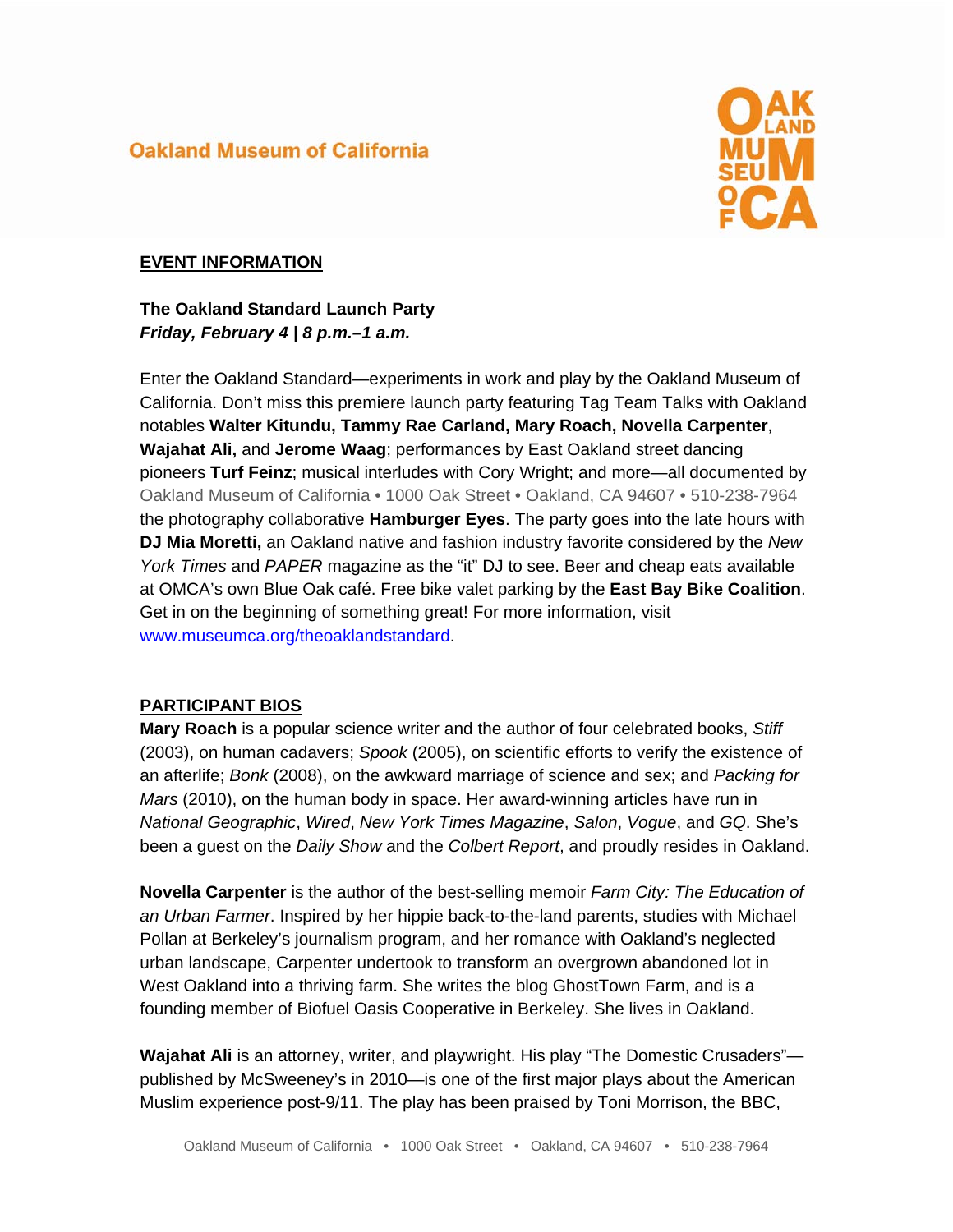NPR, Dave Eggers, and many others, and Ali has been honored by the US State Department as an "Influential Muslim American Artist" and, for his journalism work, a "Muslim Leader of Tomorrow." He writes and edits the political blog GOATMILK, and is a frequent contributor to the *Washington Post*, the *Guardian*, *Salon*, *Slate*, *Huffington Post*, and the *Wall Street Journal*. He lives and practices law in Oakland.

**Tammy Rae Carland** has produced a series of seminal fanzines, including *I (heart) Amy Carter*, and collaborated on record art of underground music releases central to the Riot Grrl movement, from bands such as Bikini Kill, The Fakes, and The Butchies. From 1997 to 2005, she co-ran Mr. Lady Records and Videos, an independent record label and video art distribution company dedicated to the production and distribution of queer and feminist culture. An accomplished multimedia artist and Chair of the Photography Department at California College of the Arts, her work has been exhibited and screened in New York, Los Angeles, San Francisco, Berlin, and Sydney, and published in numerous books and national media. She lives in Oakland.

**Walter Kitundu** is a musician, inventor of musical instruments, and an accomplished avian photographer. His signature "phonoharps" are turntable and stringed instrument hybrids that allow digital manipulation as well as percussive and string resonance. His instruments have been exhibited and played at venues worldwide, including the Singapore Arts Centre, the Walker Art Center, and the Museum of Craft and Folk Art. **Kitundu** has been awarded residencies at Headland Center for the Arts and the Exploratorium, and in 2008, he won a MacArthur "Genius Award" Fellowship for his interdisciplinary approach to making music. He lives in Oakland, California.

**Jerome Waag** is an artist and chef at Chez Panisse. His work incorporates elements of the collaborative project OPENrestaurant, an experiment in rethinking issues related to the production, distribution, and consumption of food. Each OPENrestaurant event, at venues such as SFMOMA and Yerba Buena Center for the Arts, focuses on a specific theme and creates discussions about food, art, and activism.

The **Turf Feinz** are the originators of turfing—a form of urban street dance that originated in East Oakland as a memorial dance for family and friends killed in police and gang violence. Looking something like elegiac breakdancing, turfing has won admiration from a global audience. A video of their dance "RIP Rich D," performed at the intersection of MacArthur and 90th and shot and edited by YAK Films, currently has over 2 million YouTube hits. The **Turf Feinz** live in Oakland, California.

**DJ Mia Moretti** has become New York's nightlife girl of the hour, playing a mash-up of classical, dance and rock for audiences that span the worlds of art, fashion, and music. With "is-that-Chloe-Sevigny?" looks and impressive DJ credentials, Moretti learned her trade under industry pioneer and mentor DJ AM. Considered by the *New York Times*